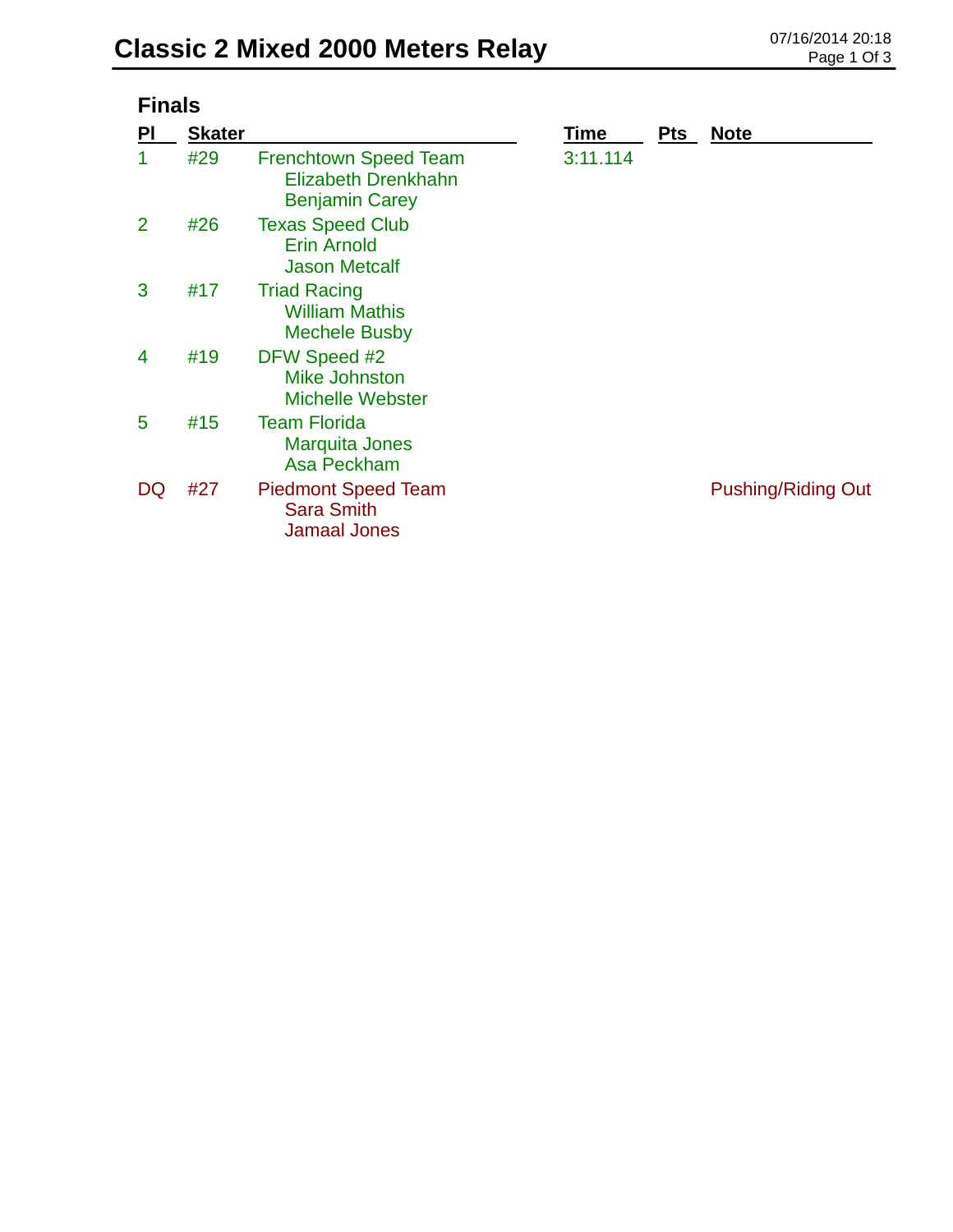## **Classic 2 Mixed 2000 Meters Relay** 07/16/2014 20:18

|                | Heat #1       |                                                                      |             |     |                |
|----------------|---------------|----------------------------------------------------------------------|-------------|-----|----------------|
| PI             | <b>Skater</b> |                                                                      | <b>Time</b> | Pts | <b>Note</b>    |
|                | #17           | <b>Triad Racing</b><br><b>William Mathis</b><br><b>Mechele Busby</b> | 3:25.993    |     | G <sub>1</sub> |
| $\overline{2}$ | #19           | DFW Speed #2<br><b>Mike Johnston</b><br><b>Michelle Webster</b>      |             |     | D <sub>2</sub> |
| 3              | #15           | <b>Team Florida</b><br><b>Marquita Jones</b><br>Asa Peckham          |             |     | C <sub>1</sub> |
| 4              | #21           | <b>Texas Speed Club #4</b><br>Angela Franklin<br><b>Danny Lewis</b>  |             |     | D <sub>4</sub> |
|                |               | <b>Fast Forward Racing #4</b>                                        |             |     | ⊵∠             |
|                |               | <b>Rachel Adkins</b><br>Joe Smith                                    |             |     |                |
|                | <u> 44.Q</u>  | Ohana Racing #2                                                      |             |     | <u>ညှ</u>      |
|                |               | Julie Violaz<br><b>Trevor Mastronardi</b>                            |             |     |                |
|                |               | CW Speed Team #3                                                     |             |     | <b>B3</b>      |
|                |               | <b>Nyssa Yeager</b><br>Lenny Morgan                                  |             |     |                |
|                |               | Synergy Inline                                                       |             |     | Ε4             |
|                |               | <b>Sarina Avis</b><br><b>Harry Howlett</b>                           |             |     |                |
|                | #28           | Rocky Mountain Racing #2<br><b>Jess Patton</b><br>Steve Balogh       |             |     | E <sub>2</sub> |